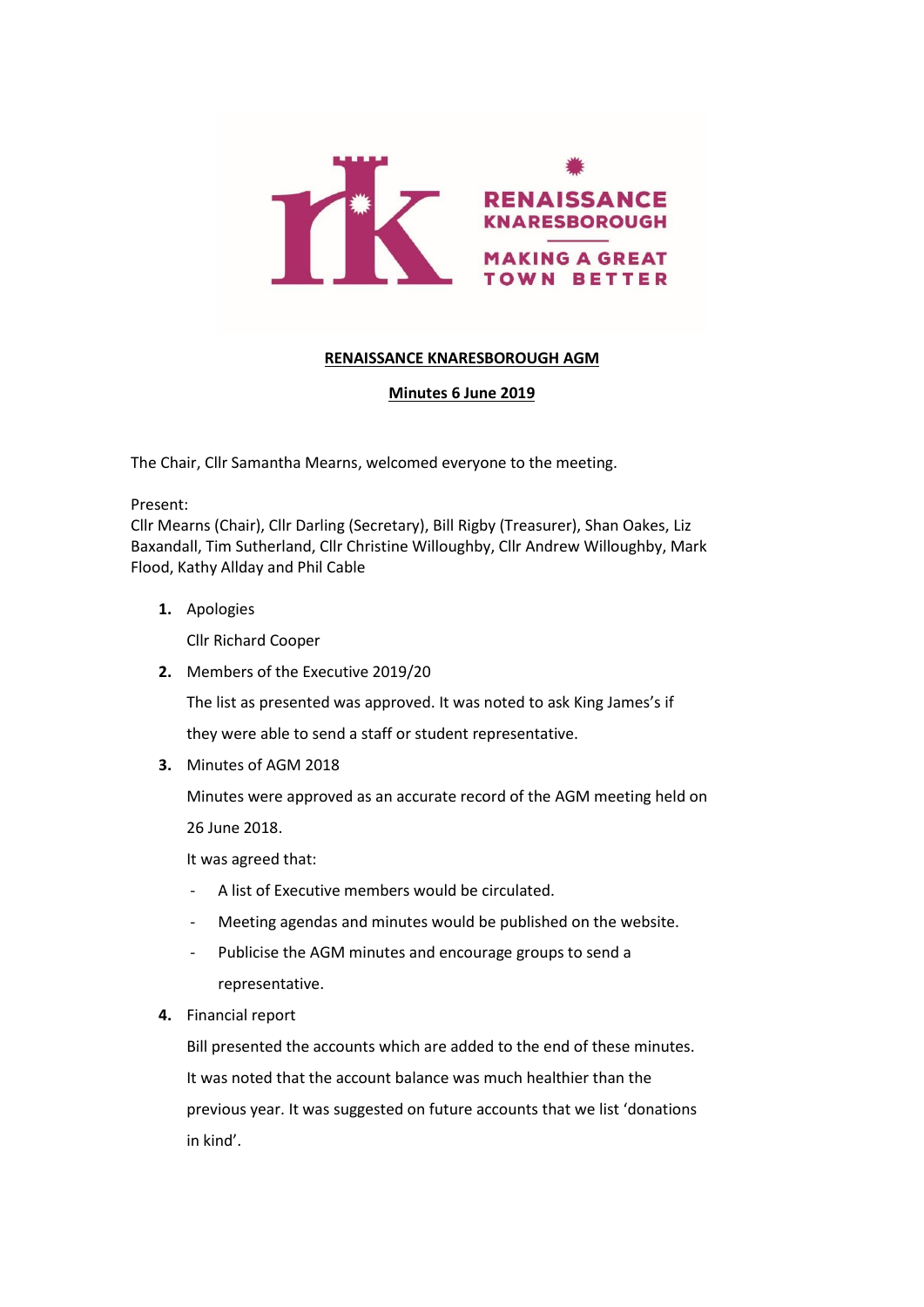**5.** Chair's report

Samantha spoke about the achievements and progress of projects over the previous year. Full remarks are added at the end of these minutes.

**6.** Election of officers

It was agreed that all three officers should remain in post. The positions are:

Chair – Cllr Samantha Mearns Secretary – Cllr Ed Darling Treasurer – Bill Rigby

**7.** AOB

It was noted that the Treasurer was not a signatory on the account and that the Secretary had not yet been added to the mandate, although the form had been completed. BR agreed to conduct a full review of signatories and report recommendations to the next Executive meeting.

| <b>Signatories</b> |                                 |  |
|--------------------|---------------------------------|--|
| Chair:             | Date: _________________________ |  |
| Secretary:         | Date:                           |  |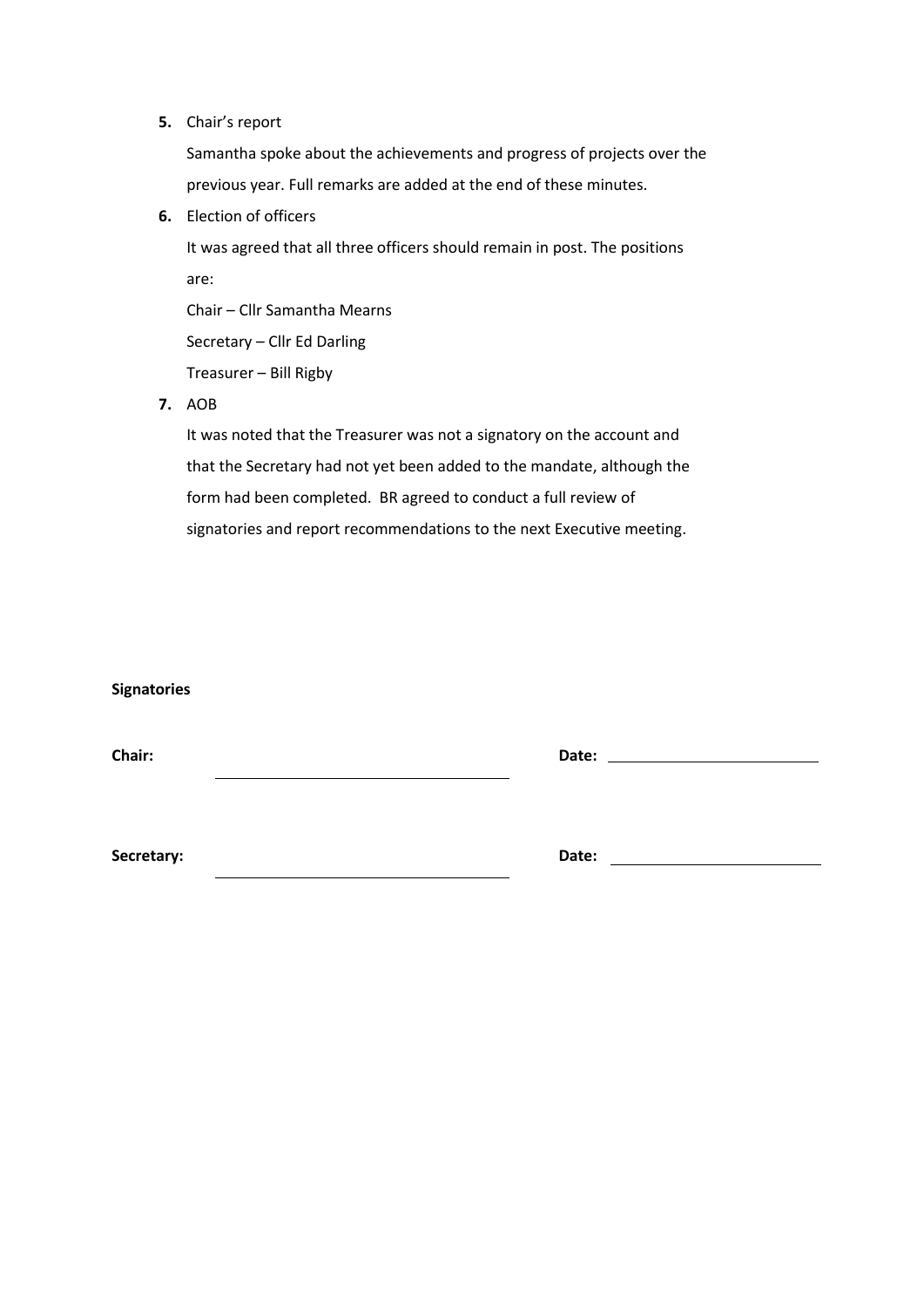$\ddot{\varepsilon}$ 

Í

Accounts

for the year ended 31 March 2019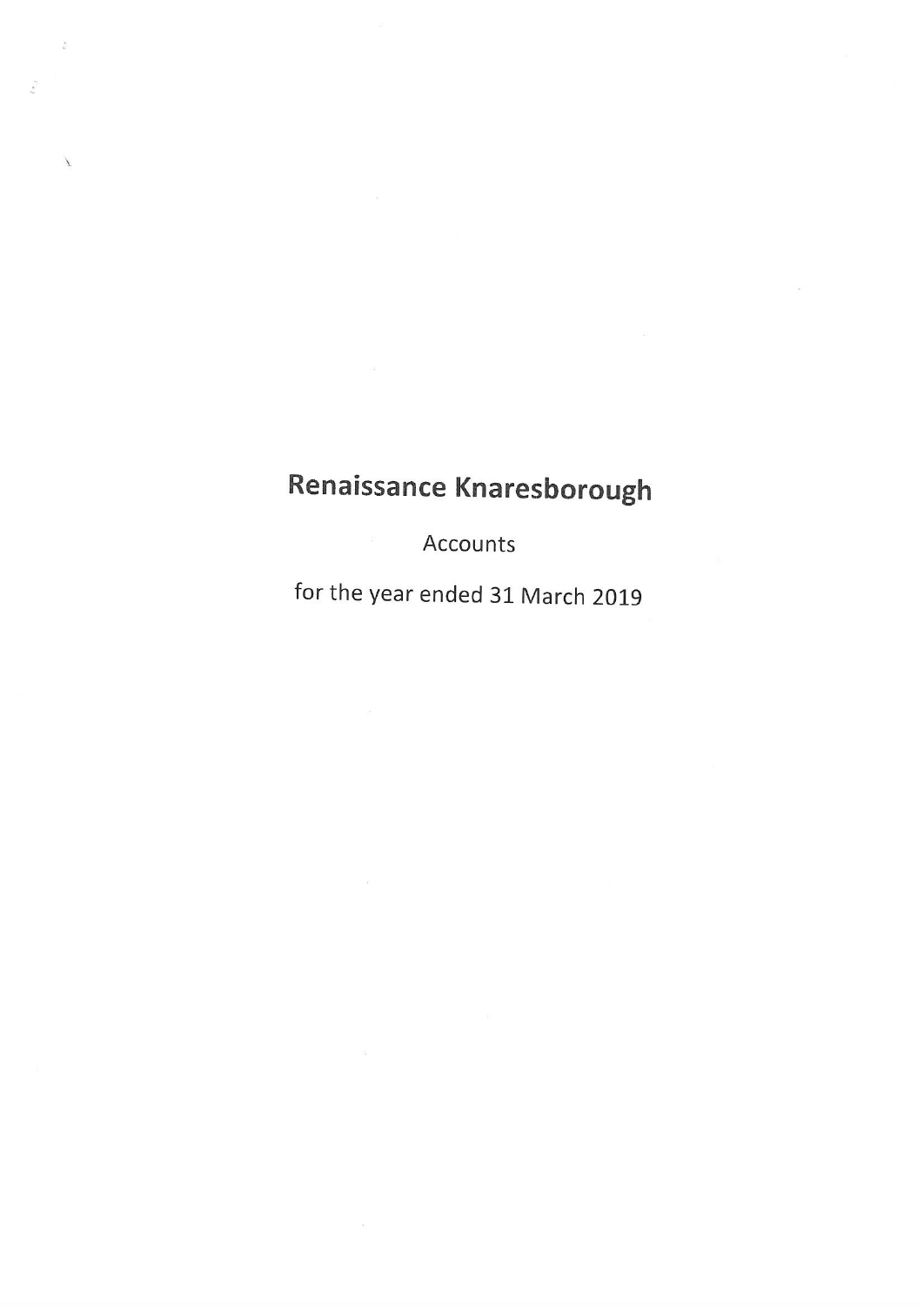#### **Approval Statement**

#### Year ended 31 March 2019

I approve the accounts which comprise the income and expenditure account and related notes. I acknowledge my responsibility for the accounts, including the appropriateness of the applicable financial reporting framework and for providing Class Accounting with all the information and explanations necessary for its compilation.

Lj

Mr B Rigby<br>Date:  $20 \times 10^{-10}$ <br>Date:  $20 \times 10^{-10}$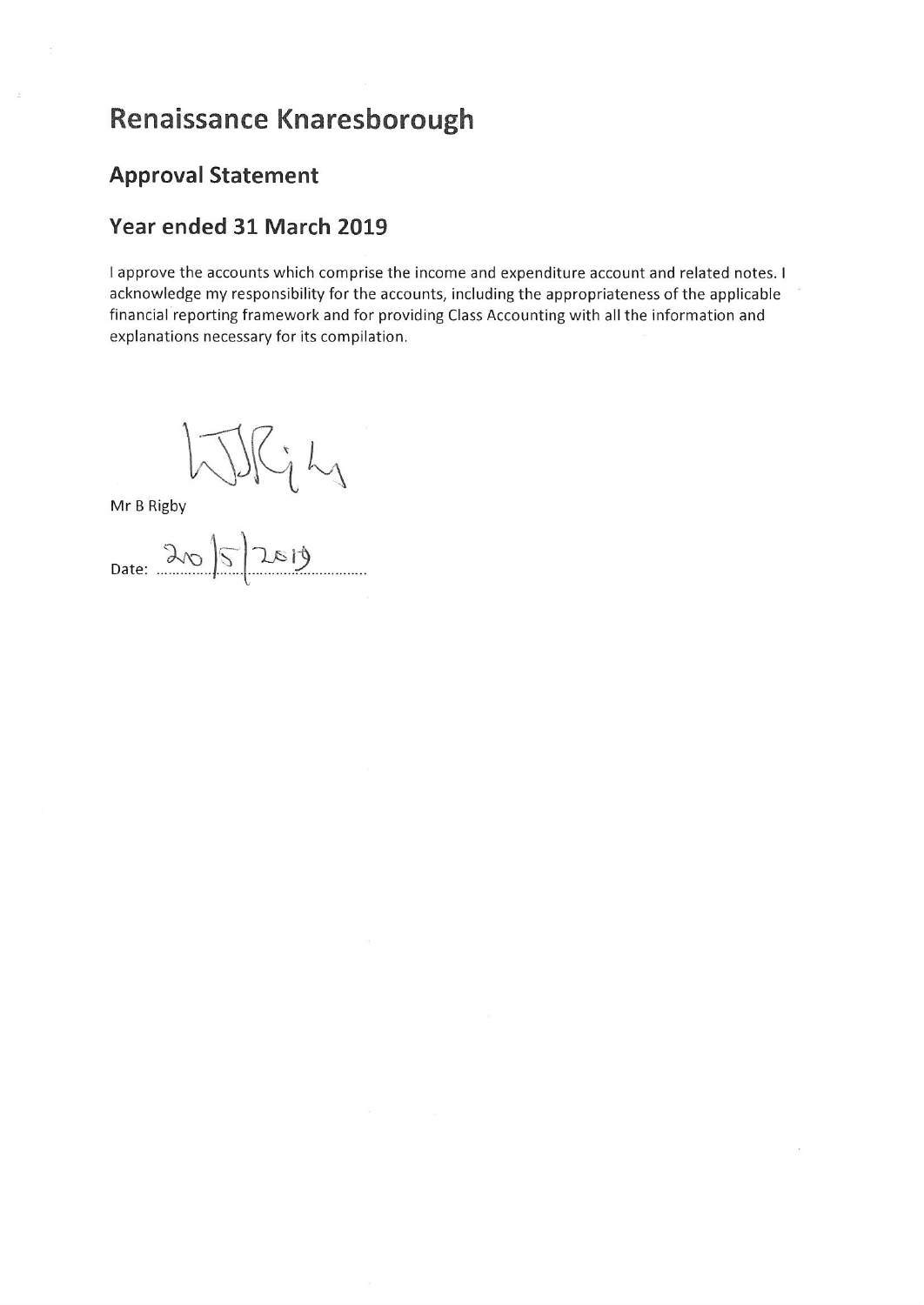#### **Accountant's Report**

#### Year ended 31 March 2019

REPORT ON THE PREPARATION OF THE UNAUDITED ACCOUNTS OF RENAISSANCE KNARESBOROUGH FOR THE YEAR ENDED 31 MARCH 2019

In accordance with your instructions, I have compiled the accounts on the following pages from the accounting records and from information and explanations supplied to me.

I have not carried out an audit or any other review, and consequently I do not, therefore, express any opinion on the accounts.

K Pearson

**Class Accounting** 

4 The Avenue Knaresborough HG5 ONL United Kingdom

Date: 20 - 5 - 19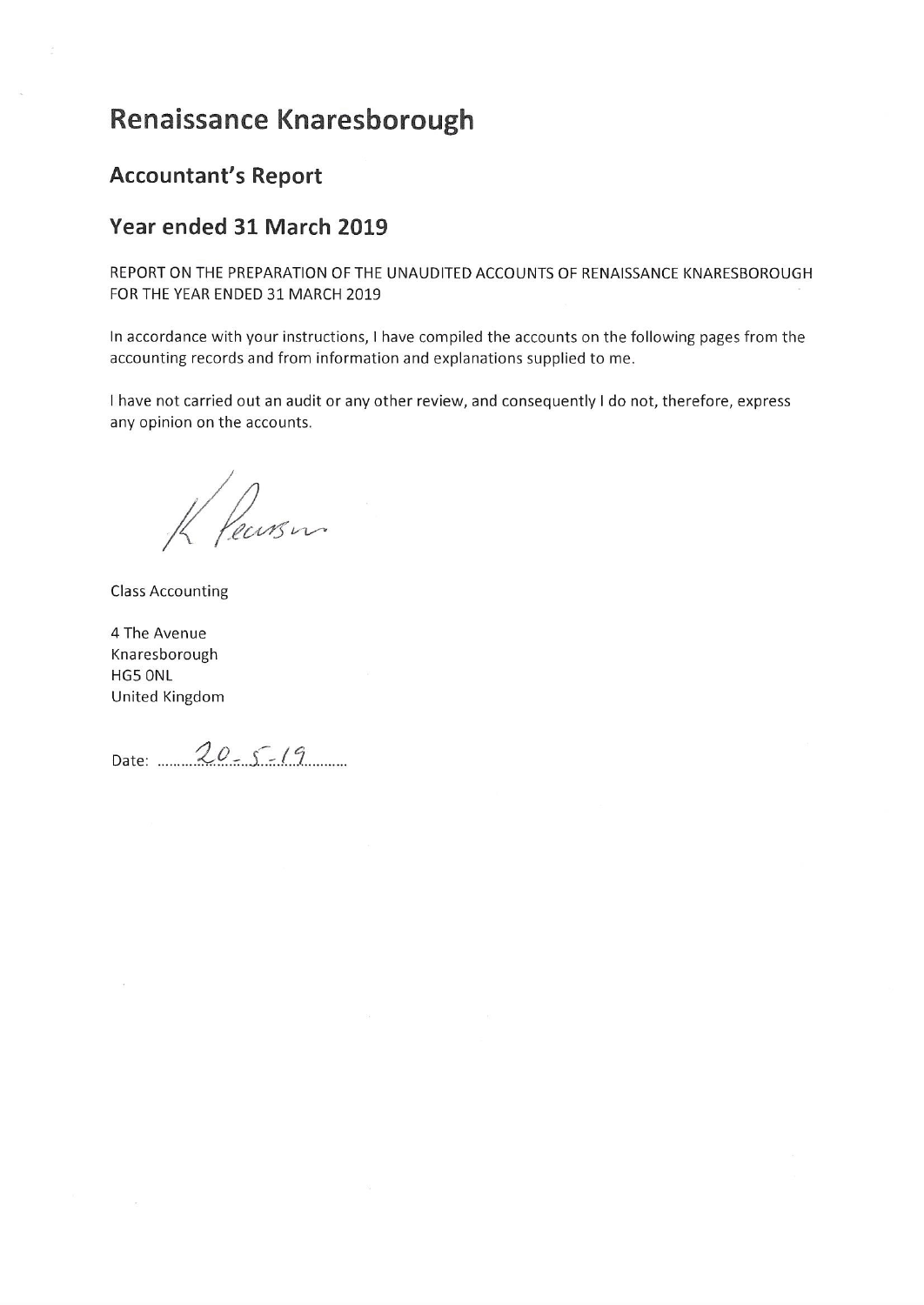## **Income and Expenditure Account**

### Year ended 31 March 2019

|                                                                                                                    | 2018                         | 2019                                             |
|--------------------------------------------------------------------------------------------------------------------|------------------------------|--------------------------------------------------|
|                                                                                                                    | £                            | £                                                |
| Income                                                                                                             |                              |                                                  |
| Donations/grants<br>Lions community fund<br><b>Topo Survey</b><br>Local Lotto                                      | 1,590<br>1,590               | 3,550<br>500<br>105<br>88<br>4,243               |
| Expenditure                                                                                                        |                              |                                                  |
| Topo survey<br>Geotichnical study<br>Payment to volunteer<br>Printing<br>Design<br><b>HBC</b> licence<br>Insurance | 1,020<br>350<br>353<br>1,723 | 260<br>1,740<br>12<br>398<br>310<br>353<br>3,073 |
| Surplus/ -Deficit                                                                                                  | $-133$                       | 1,170                                            |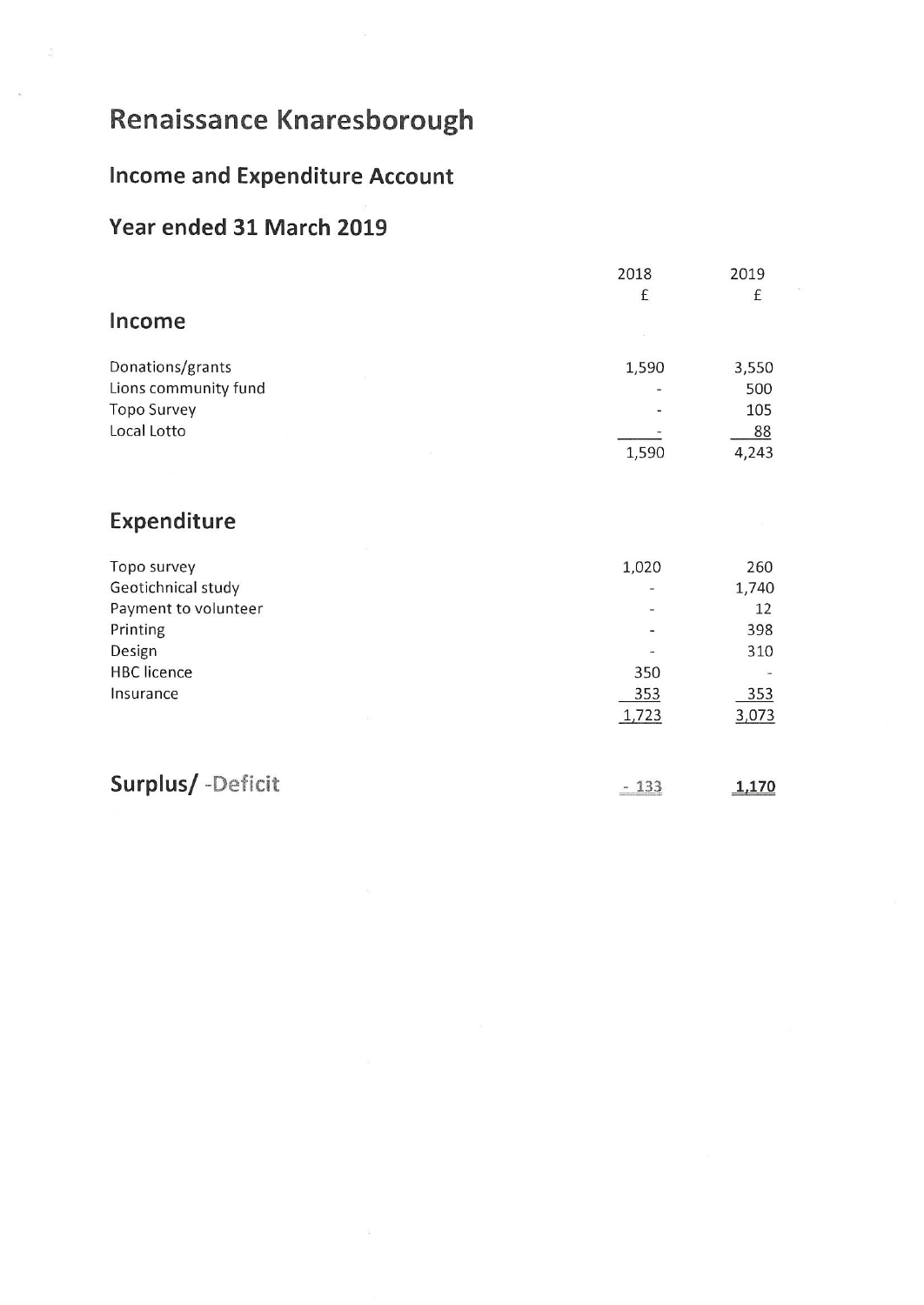## **Balance Sheet**

### Year ended 31 March 2019

| $\mathbb{S}^3_L$      | 2018 | 2019  |
|-----------------------|------|-------|
|                       | £    | £     |
| <b>Current assets</b> |      |       |
| <b>HSBC Bank</b>      | 641  | 1,811 |
| Cash                  |      |       |
| Total                 | 641  | 1,811 |
|                       |      |       |
|                       |      |       |
|                       |      |       |

| Represented by accumulated fund |        |       |
|---------------------------------|--------|-------|
| Opening balance                 | 774    | 641   |
| Surplus/-Deficit                | $-133$ | 1.170 |
| Total                           | 641    | 1,811 |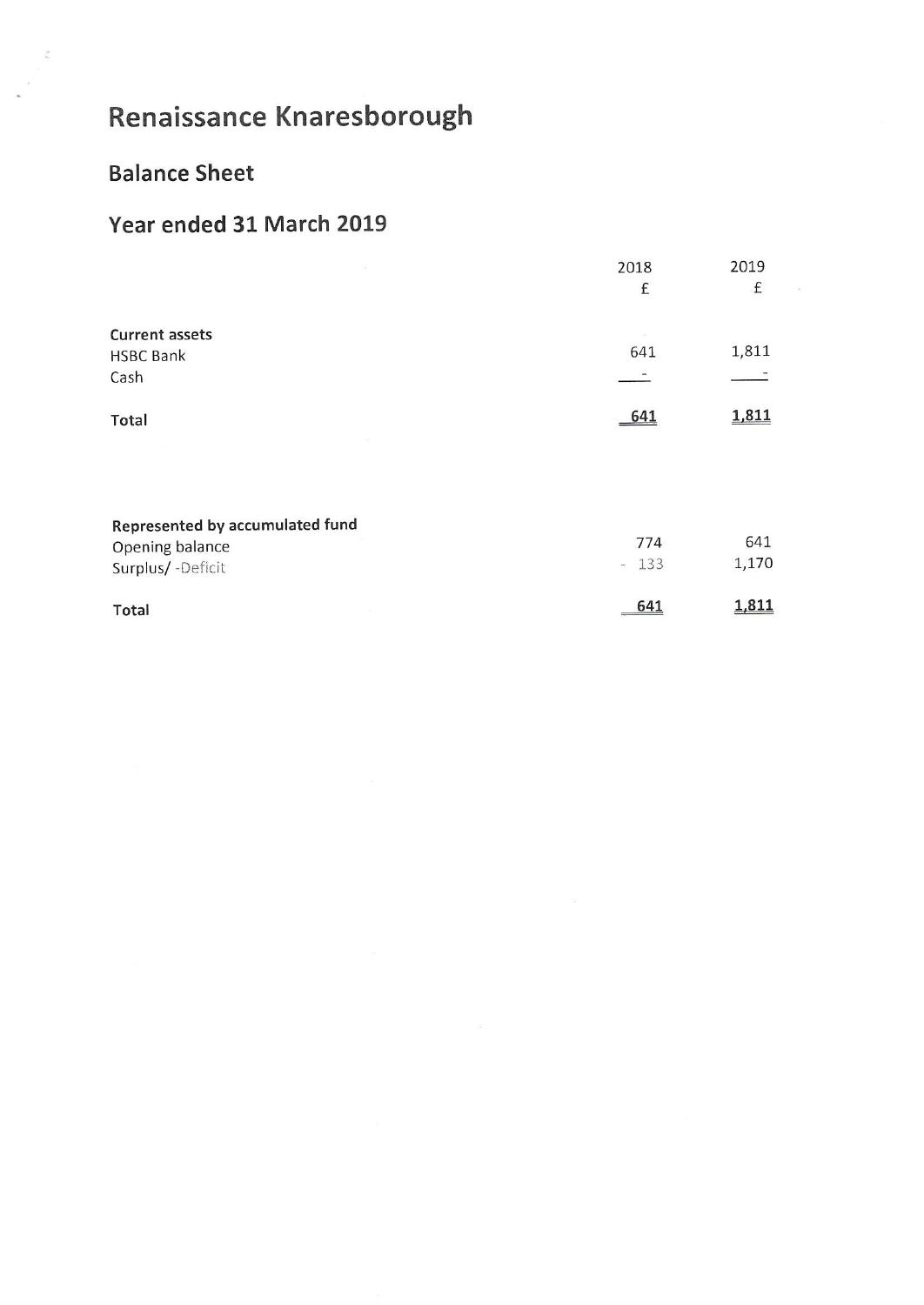#### Renaissance Knaresborough AGM 2019 Chair's Report

I think it is fair to day this has been a renaissance of a year for us.

When I sat down to write this, I struggled to know where to start but from the back of the recent engagement event I think that is the obvious place.

A huge thank you and congratulations to Liz, for leading and Tim and Kathy for their massive contributions to the engagement event – and of course Phil for the use of Claro Chambers. For those of us who were able to attend, it was a fabulous day and proof that sun does in fact shine on the righteous.

We raised a princely £68.31 from rattling the bucket – and Kathy has marked herself out as chief fundraiser and runner of market stalls! We had some very positive feedback and some real interest in the Cliff Lift project – not only amongst residents but from stakeholders. In particular Keith Emerick from Historic England was with us for over an hour and there is a chance of a further meeting later this month.

Strategically we have moved the Cliff Lift project forward this year – representing the idea to Harrogate – within the tourism team, within planning and the estates team. We have acquired funding from Harrogate for an economic feasibility study which is currently underway. We have run accessibility surveys – both online and in working groups – and thanks to Tim, Phil and Kathy for focussing on this.

Significantly and one of my introductory comments as Chair last year was that RK could not be a one trick pony by which I meant focussing on the cliff lift alone. I think we have really pushed on with this idea this year – embracing new projects such as the town museum, raising the cannon, Knaresborough forest and Knaresborough Festival.

One of my other concerns for Knaresborough generally was that there was such a wonderful wealth of volunteers almost tripping over themselves to improve the town. What I think we have managed to achieve this year is to raise our profile generally via social media and other channels, and to offer our assistance to other groups. We have also built our back story and now show the community just what this group has achieved in its lifetime.

There can be no better representation of RK pulling the community groups together within Knaresborough than the work that Bill and Shan are leading on with the Knaresborough Festival. Every time I look at the number of activities taking place over the 28/29 I am amazed and I look forward to an update on the Festival in our main meeting later.

If I could, I would just like to remind those present who are not members that RK is not funded as the rest of us are painfully aware. RK obtains all its money (such as it is) from donations, from the Local lotto, and from grant applications for specific purposes. It is useful that both Kathy and our treasurer Bill keep themselves up to date with grant